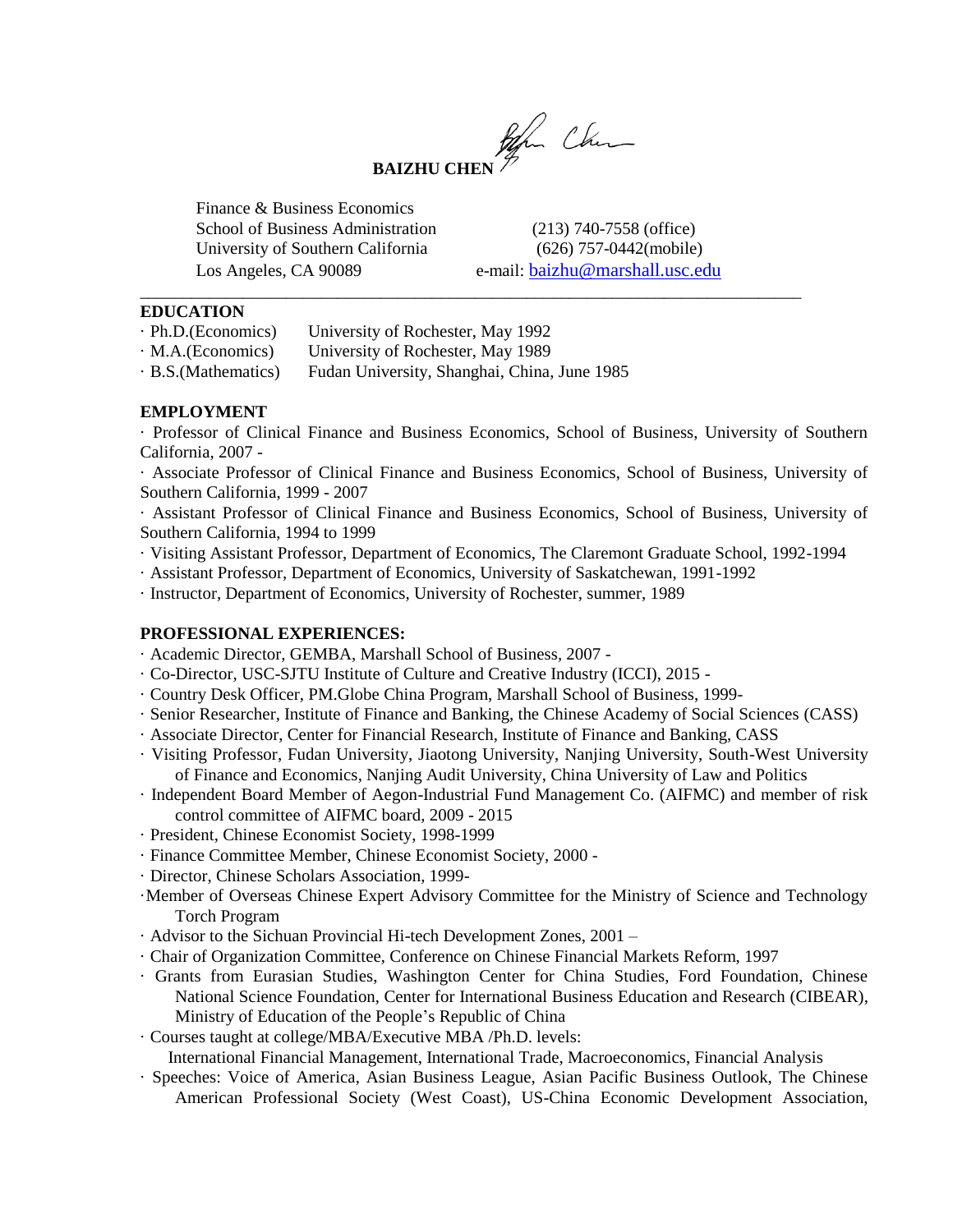Central Party School of the Chinese Communist Party Central Committee, Hospital Management Association of China, Mellon First Business Bank, HSBC, Asia Society

- · Referee: Applied Economics**,** Economic Inquiry, International Economic Journal, Journal of Macroeconomics, Journal of Comparative Economics, China Economic Review
- · Executive Trainings: GF Security Inc., Little Swan Electronics, Xi'an Janssen, Eli Lily Pharmaceuticals, Pudong District Government, JiangSu Provincial Bureau of Industry and Commerce, Shanghai Stock Exchange, Central Party School of the Chinese Communist Party Central Committee

#### **PUBLICATIONS**

Yu, Honghai, Chen, Baizhu, and Fang, Libing, "The Effect of Economic Policy Uncertainty on the Longrun Correlation between Crude Oil and the U.S. Stock Markets," under review, 2016

Zhang, Xuelan and Chen, Baizhu, "Macroeconomic Factors, Bank Specific Characters and Nonperforming Loans: A Comparative Study of Business and Consumer Loan Portfolios," **Finance and Trade Economics**, No. 8, 2012

Yu, Honghai, Xu, Longbing, and Chen, Baizhu, "Ultimate Ownership, Institutions and Listed Companies' Debt Financing – Based on the Perspective of Controlling Shareholders," China Finance Review International, Vol. 1, No. 4, 2011 (**Winner of 2012 Best Papers by Emerald Literati Network)**

Phillips, Kerk and Chen, Baizhu, "Regional Growth in China: An Empirical Investigation Using Multiple Imputation and Province-level Panel Data," **Research in Economics**, Vol. 65, 243-53, 2011

Yu, Honghai, Xu, Longbing, and Baizhu Chen, "Ultimate Control and Overinvestment," **Economic Research Journal**, Vol. 8, 2010

Hua, Renhai, Lu, Bing and Chen, Baizhu, "Price Discovery Process in the Copper Markets: Is Shanghai Futures Market Relevant?" **Review of Futures Markets**, Volume 18, #3, 2010

Lu, Rong, Chen, Baizhu, Xu, Longbing, Xie, Xinhou,"Redemption Puzzle of Open-end Fund Market in China," **Frontiers of Economics in China**, Vol. 3, No. 3, 2008

Hua, Renhai and Chen, Baizhu, "The International Linkage of the Chinese Futures Markets," in **Essays in Modern Economics Research: A Volume in Honor of Professor Gregory Chow**, edited by Zhigang Tao and Lin Zhou, Shanghai People's Publishing and Truth & Wisdom Press, forthcoming, 2008

Hua, Renhai and Chen, Baizhu, "The International Linkage of the Chinese Futures Markets", **Applied Financial Economics**, Vol. 17, Issue 16, 2007.

Lu, Rong, Chen, Baizhu, Xu, Longbin, Xinhou Xie, "Fund Performance and Investment Flow," **Economic Research Journal**, Vol. 6, 2007.

Baizhu Chen, **International Trade – Theory, Policy and Application**, High Education Press, 2007

Phillips, Kerk and Baizhu Chen, "A Panel-Data Sensitivity Analysis of Regional Growth in China", in **Private Enterprise & Development in China**, edited by Shuanglin Lin, Ashgate Publisher, 2007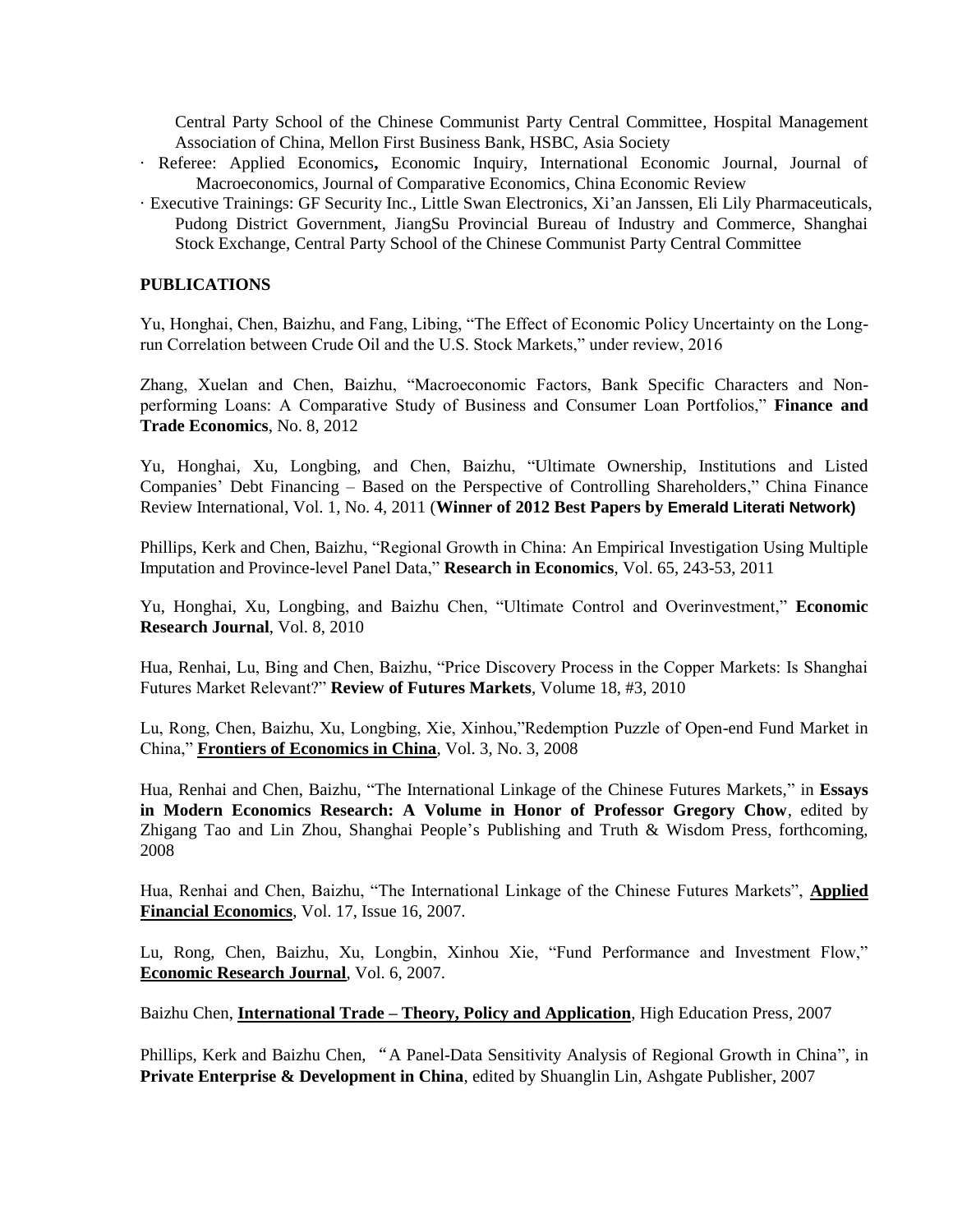Chen, Baizhu, Greenberg Jamie, and Voigt, Carl, "Tyson Food in China," Case A & B, 2009, University of Southern California

Hua, Renhai and Baizhu Chen, "Futures Prices and Volatility in China – a Long Memory Study," **Financial Research**, February, 2004.

Hua, Renhai and Baizhu Chen,"The Relationship between the Chinese and World Futures Prices," **Quarterly Journal of Economics** (china), 2004.

Bao, Yongjian and Chen, Baizhu, *Pursuing Excellence – 6P Mantra of Success*, Fudan University Press, May 2002.

Bao, Yongjian and Chen, Baizhu, *The Zen of Network Economy*, Fudan University Press, September 2001.

Chen, B. and Yi Feng, "The Effects of Intangible Assets on Income in China: Education, Experience, and Political Affiliation – A Survey Analysis," *Intangibles in Competition And Cooperation: Euro-Asian Perspectives*, Edited by Parthasarathi Banerjee and Frank-J rgen Richter, London and New York: Palgrave, 2001

Chen, B., Kim Dietrich, and Yi Feng, *China's Financial Markets Reform: Problems, Progress and Perspects*, Westview Press, 1999.

Chen, B., Xinghai Fang, and Yang Li, *Modern Financial System and Financial Centers in China*, Economic Management Press, 1999.

Chen, B. and Y. Feng, "Openness and Trade Policy in China: An Industrial Analysis," *China Economic Review*, Vol. 11, No. 4, 2000.

Chen, B. and Y. Feng, "Determinants of Economic Growth In China: Private Enterprises, Education, and Openness – A Cross-Provincial Analysis," *China Economic Review*, Vol. 11, No. 1, 2000.

Chen, B. and S. Huang, *The Asian Financial Crisis and Taiwan's Economy*, China Economic Publisher, 2000.

Chen, B. and Y. Feng, "An Economic Theory of Transition to Democracy," *Social Choice and Welfare* Vol. 16, No. 1, P1-16, 1999.

Chang, H., Baizhu Chen, and Yang Li, "Money Market in China," *China's Financial Markets Reform: Problems, Progress and Perspects*, Westview Press, 1999.

Chen, B., Kim Dietrich, and Yi Feng, "An Introduction to the Financial Market in China," *China's Financial Markets Reform: Problems, Progress and Perspects*, Westview Press, 1999.

Chen, B., "Inflation Targeting in China," *Modern Financial System and Financial Centers in China*, Economic Management Press, 1999.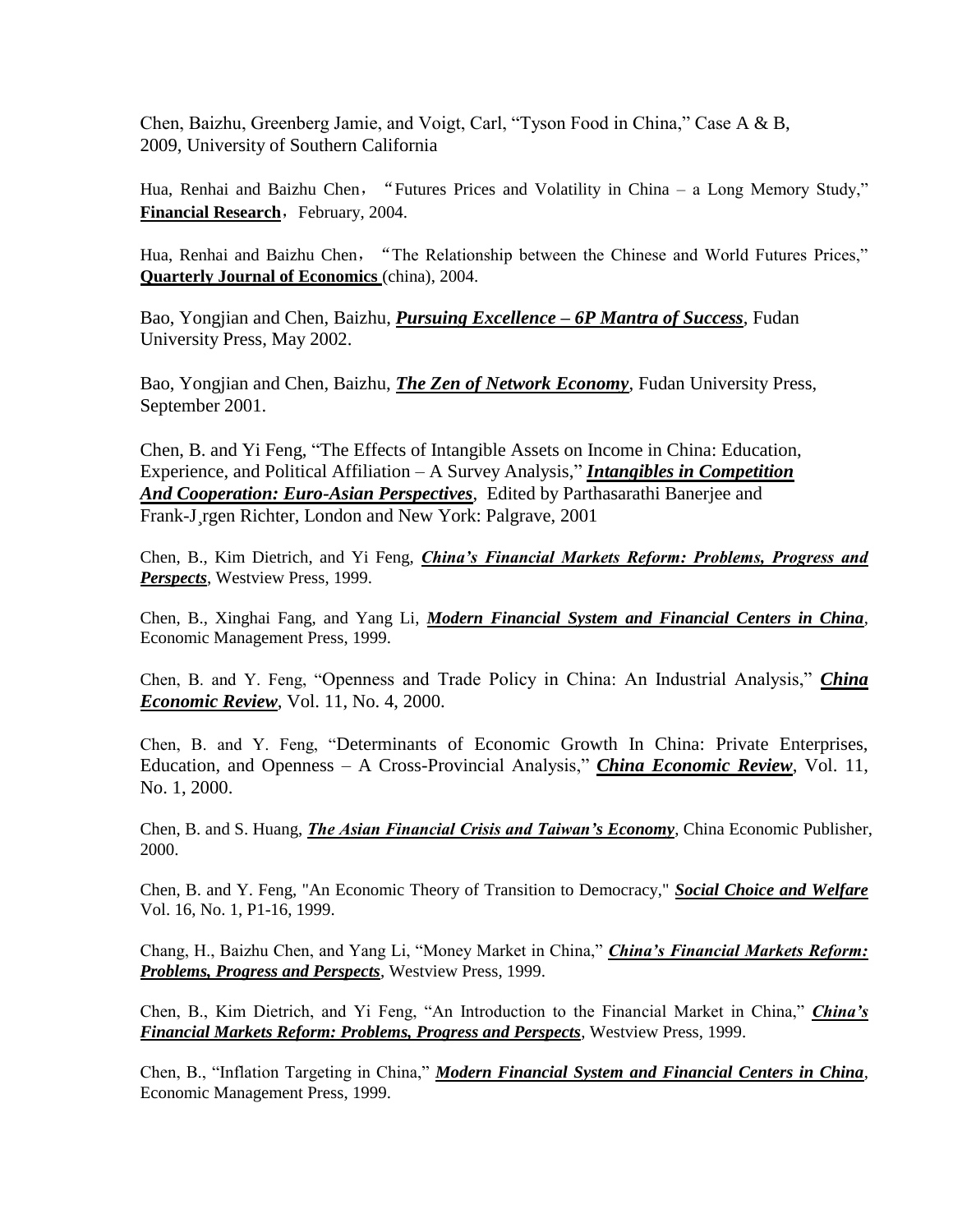Chen, B., "Economic Growth And the Social Cost of Inflation," *Frontier of Modern Economics*, edited by Tang Min and Yushi Mao, Shang Wu Ying Shu Guan, 1999.

Chen, B., "Inflation, Monetary Aggregates and Long-run Money Demand in China" *Journal of Macroeconomics*, Summer, 1997.

Chen, B. and Y. Feng, "Economic Growth Under Political Uncertainty: Theory and Evidence," *European Journal of Political Economy*, Vol 12, #4, 1996.

Chen, B. and Y. Feng, "Economic Development, Political Cost and Democratic Transition: Theory, Test and Case Study," *Journal of Economic Development,* Vol. 21, 2, 1996.

Chen, B. and Y. Feng, "Political Environment and Economic Growth," *Social and Economic Studies*, Vol. 45, #4, P77-105, 1996

Chen, B., "Long-Run Purchasing Power Parity: Evidence From Some European Monetary System Countries," *Applied Economics*, 27, 1995.

Chen, B. and K. C. Tran, "Are We Sure That the Real Exchange Rate Follows A Random Walk? A Reexamination," *International Economic Journal*, Fall, 1994.

Chen, B., Y. Feng and C. Masroori, "Evidence of Collective Action in the Middle East? ---A Cointegration Approach," *Journal of Peace Research*, 1996.

Chen, B. and Y. Feng, "Government Capacity and Private Investment," in *Political Capacity and Economic Behavior*, edt. by Marina Arbetman and Jacek Kugler, Westview Press, 1997.

Chen, B. "Monetary Policy, Inflation and The Central Bank in Taiwan," in *Taiwan Experience and Economic Reform in China*, Shanghai People's Publisher, 1996.

Chen, B. and Y. Feng, "Determinants of Survival-related Capabilities." In *Rethinking Development in Fast Asia and Latin America*, ed. James W. McGuire, Pacific Council on International Policy, 1997.

Chen, B. "Trade and Trade-offs: The Yin and Yang of Doing Business in China," *USC Business*, 1997

#### **Op-Ed Articles & Media Exposure**

Chen, B. "The Shanghai Stock Exchange," *USC Business*, 1998

<http://www.forbes.com/sites/baizhuchen/2013/12/20/more-reforms-needed-in-china/>

[http://www.forbes.com/sites/forbesleadershipforum/2011/10/10/thank-you-china-for-keeping-the](http://www.forbes.com/sites/forbesleadershipforum/2011/10/10/thank-you-china-for-keeping-the-renminbi-cheap/)[renminbi-cheap/](http://www.forbes.com/sites/forbesleadershipforum/2011/10/10/thank-you-china-for-keeping-the-renminbi-cheap/)

[http://www.forbes.com/sites/forbesleadershipforum/2011/10/24/america-and](http://www.forbes.com/sites/forbesleadershipforum/2011/10/24/america-and-china-a-strange-relationship-between-buyer-and-seller)[china-a-strange-relationship-between-buyer-and-seller](http://www.forbes.com/sites/forbesleadershipforum/2011/10/24/america-and-china-a-strange-relationship-between-buyer-and-seller)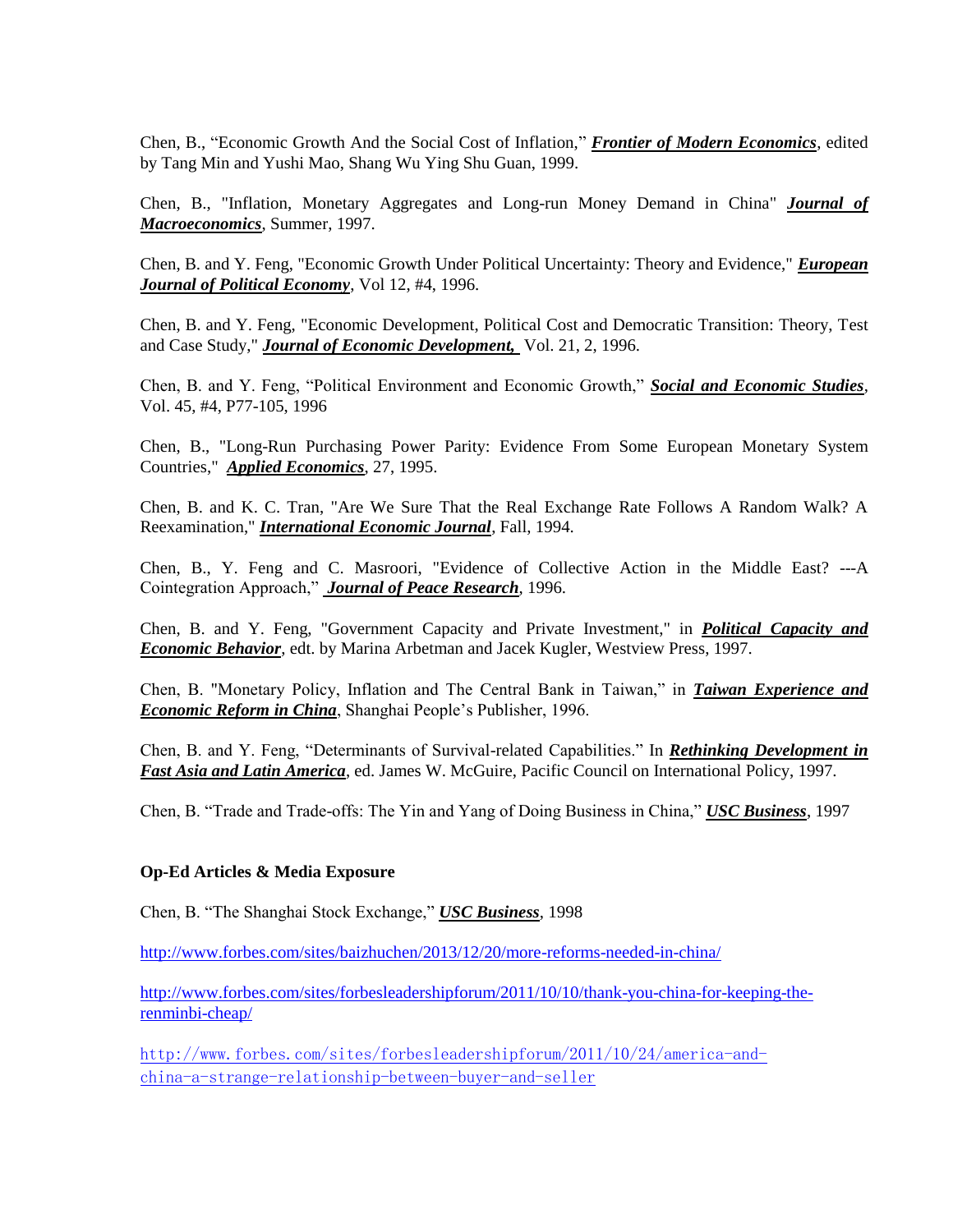[http://www.forbes.com/sites/forbesleadershipforum/2011/11/16/a-new-frontier-for-exotic-exports-to](http://www.forbes.com/sites/forbesleadershipforum/2011/11/16/a-new-frontier-for-exotic-exports-to-china/)[china/](http://www.forbes.com/sites/forbesleadershipforum/2011/11/16/a-new-frontier-for-exotic-exports-to-china/)

[http://www.forbes.com/sites/forbesleadershipforum/2011/12/22/buying-from](http://www.forbes.com/sites/forbesleadershipforum/2011/12/22/buying-from-china-is-in-fact-buying-american/)[china-is-in-fact-buying-american/](http://www.forbes.com/sites/forbesleadershipforum/2011/12/22/buying-from-china-is-in-fact-buying-american/)

[http://www.voanews.com/english/news/asia/Strong-Reaction-to-Reports-on-](http://www.voanews.com/english/news/asia/Strong-Reaction-to-Reports-on-Chinese-Manufacturing-Prices-138463374.html)[Chinese-Manufacturing-Prices-138463374.html](http://www.voanews.com/english/news/asia/Strong-Reaction-to-Reports-on-Chinese-Manufacturing-Prices-138463374.html)

[http://www.forbes.com/sites/forbesleadershipforum/2012/02/17/china-is](http://www.forbes.com/sites/forbesleadershipforum/2012/02/17/china-is-americas-biggest-opportunity/)[americas-biggest-opportunity/](http://www.forbes.com/sites/forbesleadershipforum/2012/02/17/china-is-americas-biggest-opportunity/) [http://www.forbes.com/sites/baizhuchen/2012/07/12/tear-down-this-wall-the](http://www.forbes.com/sites/baizhuchen/2012/07/12/tear-down-this-wall-the-chinese-tariff-wall/)[chinese-tariff-wall/](http://www.forbes.com/sites/baizhuchen/2012/07/12/tear-down-this-wall-the-chinese-tariff-wall/)

[http://www.forbes.com/sites/baizhuchen/2012/07/18/leave-china-out-of-it-mr](http://www.forbes.com/sites/baizhuchen/2012/07/18/leave-china-out-of-it-mr-romney/)[romney/](http://www.forbes.com/sites/baizhuchen/2012/07/18/leave-china-out-of-it-mr-romney/)

[http://www.forbes.com/sites/baizhuchen/2012/09/07/yes-we-canmake-iphones-in](http://www.forbes.com/sites/baizhuchen/2012/09/07/yes-we-canmake-iphones-in-america/)[america/#](http://www.forbes.com/sites/baizhuchen/2012/09/07/yes-we-canmake-iphones-in-america/)

[http://www.latimes.com/news/nationworld/world/la-fg-china-gdp-](http://www.latimes.com/news/nationworld/world/la-fg-china-gdp-20130715,0,6178822.story)[20130715,0,6178822.story](http://www.latimes.com/news/nationworld/world/la-fg-china-gdp-20130715,0,6178822.story)

[http://www.usnews.com/education/best-graduate-schools/top-business](http://www.usnews.com/education/best-graduate-schools/top-business-schools/articles/2013/07/25/get-international-experience-with-a-global-emba?page=2)[schools/articles/2013/07/25/get-international-experience-with-a-global](http://www.usnews.com/education/best-graduate-schools/top-business-schools/articles/2013/07/25/get-international-experience-with-a-global-emba?page=2)[emba?page=2](http://www.usnews.com/education/best-graduate-schools/top-business-schools/articles/2013/07/25/get-international-experience-with-a-global-emba?page=2)

[http://www.forbes.com/sites/baizhuchen/2013/12/20/more-reforms-needed-in](http://www.forbes.com/sites/baizhuchen/2013/12/20/more-reforms-needed-in-china/)[china/](http://www.forbes.com/sites/baizhuchen/2013/12/20/more-reforms-needed-in-china/)

# **In Chinese**

<http://www.forbeschina.com/review/201312/0030267.shtml>

[http://www.forbeschina.com/review/201110/0012497.shtml](https://mail.marshall.usc.edu/owa/redir.aspx?C=bd6bce43ad5e48889ea0ffd7b34b5fba&URL=http%3a%2f%2fwww.forbeschina.com%2freview%2f201110%2f0012497.shtml)

[http://www.forbeschina.com/investment/review/201110/0012808.shtml](https://mail.marshall.usc.edu/owa/redir.aspx?C=051a0126d35a4ffd8899ca01c5096c3c&URL=http%3a%2f%2fwww.forbeschina.com%2finvestment%2freview%2f201110%2f0012808.shtml)

<http://www.forbeschina.com/review/201111/0013449.shtml>

<http://www.forbeschina.com/investment/review/201112/0014276.shtml>

# **Conference Presentation**

China Now Conference, Los Angeles, Oct. 16, 2013